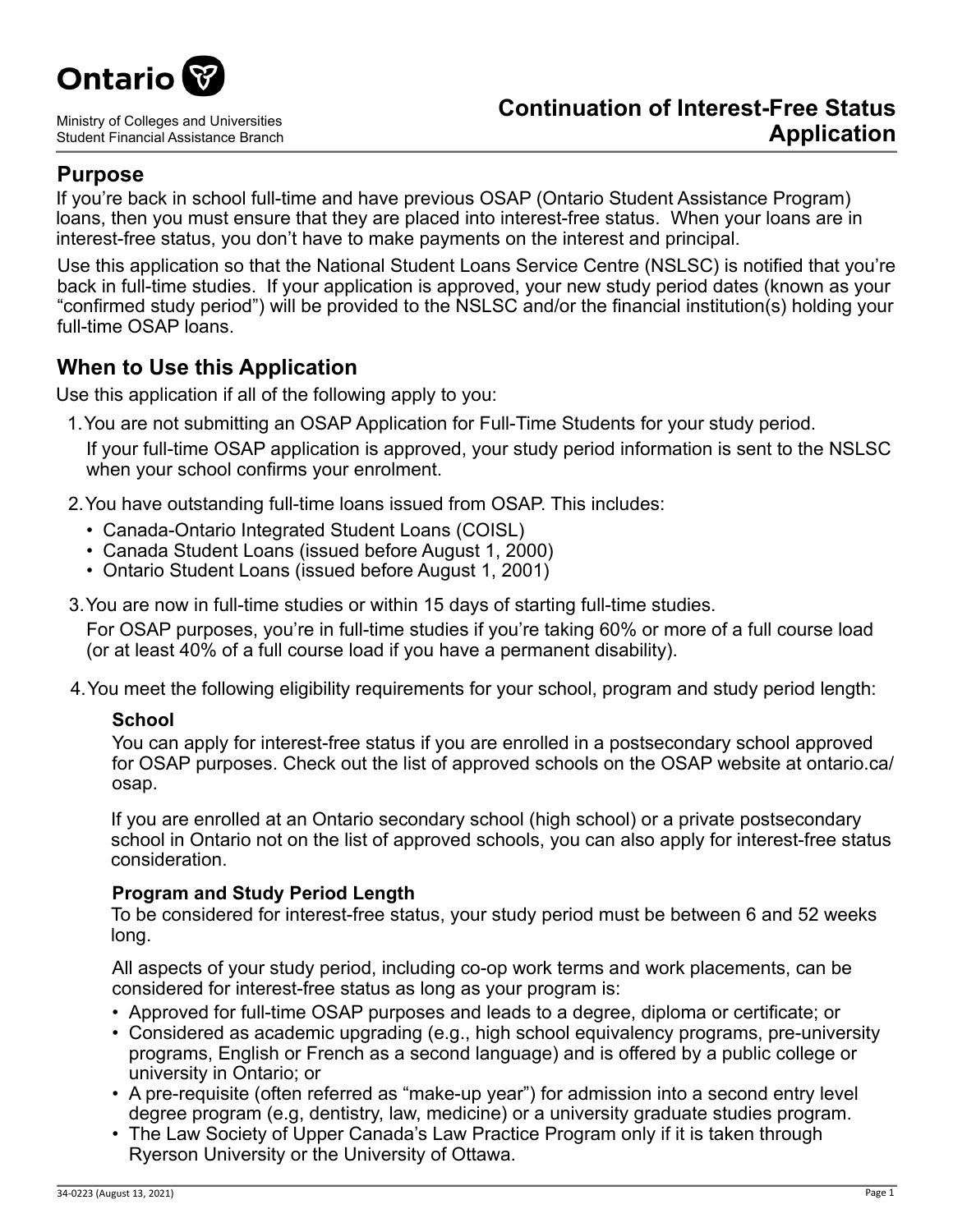The following programs are not eligible for interest-free status consideration:

- Practical training required for acceptance in a professional corporation, trade or profession (e.g., medical internship or residency, dietetic internship).
- Practical training in excess of the hours required for your program's degree, diploma or certificate requirements.
- The licensing process through the Law Society of Upper Canada or equivalent. (Exception: Students in the Law Society of Upper Canada's Law Practice Program at Ryerson University or the University of Ottawa).
- Post-doctoral programs.

# **When to Apply?**

The earliest you can apply is 15 days before the start of your study period.

# **Deadline**

Your application package must be received no later than 21 days before the end of your study period.

# **How to Apply**

Your application package is divided into three parts. You complete:

- Part 1 (Registration and Your Profile)
- Part 2 (Continuation of Interest-Free Status Application)
- Part 3 (Enrolment Confirmation) Section C: Student Information only

Take the following action based on where you are going to school:

## **If you're enrolled in a postsecondary school in Canada approved for OSAP purposes:**

Send all parts of your completed application package to the financial aid office at your school.

#### **If you're enrolled in:**

- A postsecondary school outside of Canada
- A secondary school (high school) in Ontario
- A private postsecondary school in Ontario not on the list of approved schools for OSAP purposes

Forward Part 3 (Enrolment Confirmation) to your school for completion. Make sure they return the completed form to you. Send all parts of your completed application package to:

Student Financial Assistance Branch Ministry of Colleges and Universities PO Box 4500 189 Red River Road, 4th Floor Thunder Bay, Ontario P7B 6G9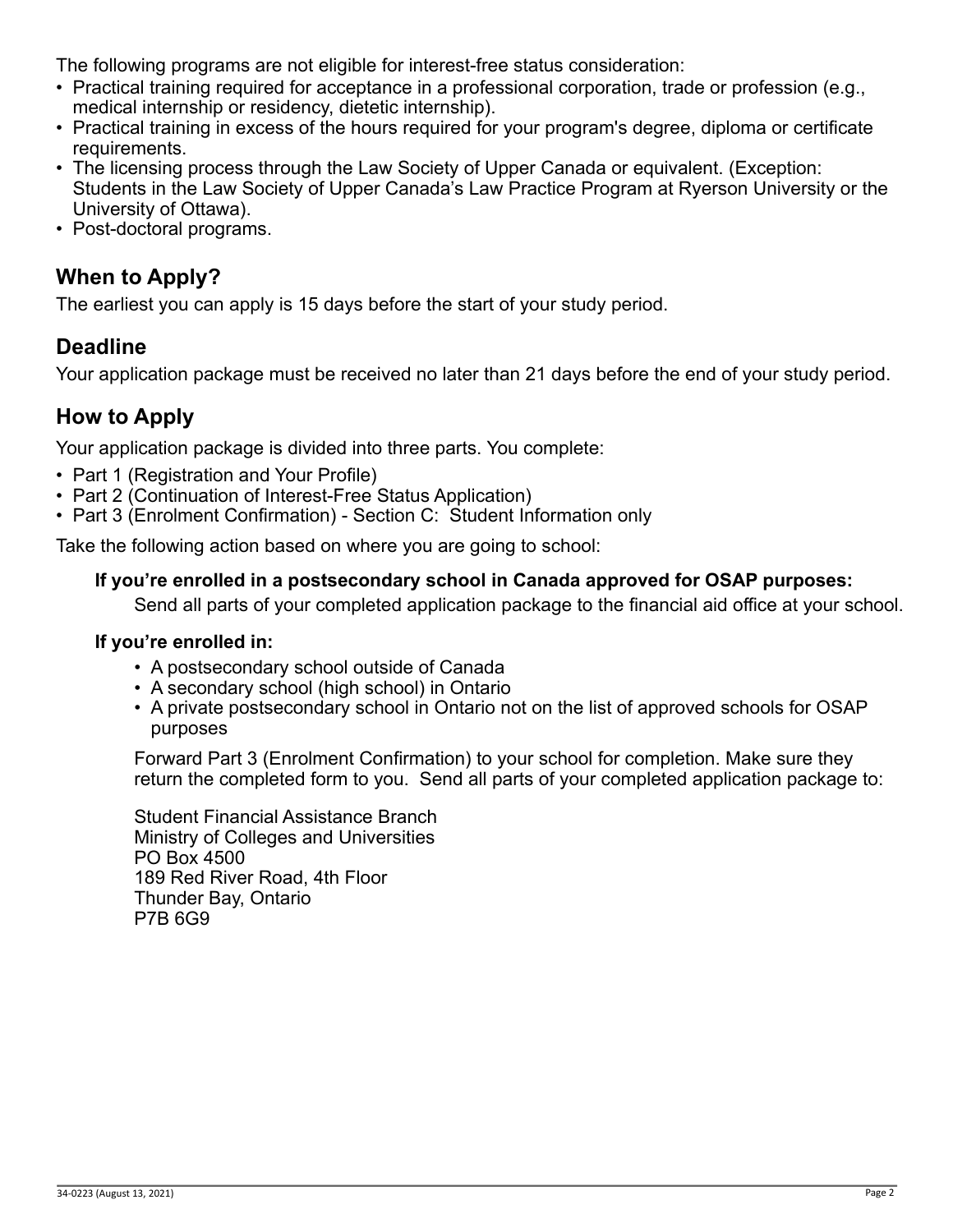# **What Happens After You Apply**

Your financial aid office or the ministry will notify you if your application is denied.

If your application is approved, your existing full-time loans from OSAP may be eligible to be placed into interest-free status. The National Student Loans Service Centre (NSLSC) and/or the financial institution(s) holding your previous student loans will be notified of your new study period information. However, the information can still be rejected by the NSLSC or your previous lender if your loans are not in good standing (e.g., your payments are in arrears or your loans are in default).

The length of your interest-free status period could also be affected if your loans were already in repayment status when your application was approved:

- For Ontario Student Loans and the Ontario portion of your COISL: You may be eligible for interestfree status for your entire study period provided that your loans are in good standing.
- For Canada Student Loans and the Canada portion of your COISL: Your interest-free period begins the date your application is approved.

Follow up with the NSLSC and/or the financial institutions holding your previous student loans to verify the interest-free status period applied to your full-time loans.

# **If Your Study Period Status Changes**

Your eligibility for interest-free status will be impacted if you withdraw from full-time studies or reduce your course load to less than 60% of a full course load (or 40% if you are a student with a permanent disability).

You must notify your financial aid office or the ministry immediately of any changes to your study period.

# **Checking the Status of Your Application**

Check the status of your application online on the OSAP website (ontario.ca/osap). If you don't know your OSAP Access Number (OAN) and/or password needed to check the status, you can either visit any financial aid office at a public Ontario college or university or complete an "OSAP Website: Forgot Password and/or OSAP Access Number" form that is available for printing from the OSAP website.

## **Questions?**

## **If you're enrolled in a postsecondary school in Canada approved for OSAP purposes**

Contact the financial aid office at your school.

#### **If you're enrolled in:**

- A postsecondary school outside of Canada
- A secondary school (high school) in Ontario
- A private postsecondary school in Ontario not on the list of approved schools for OSAP purposes

Contact the ministry at: Student Financial Assistance Branch Ministry of Colleges and Universities PO Box 4500 189 Red River Road, 4th Floor Thunder Bay, Ontario P7B 6G9

General inquiry telephone service is available Monday to Friday, 8:30 AM – 4:30 PM (Eastern Time)

- Telephone: 807-343-7260.
- Toll-free in North America: 1-877-OSAP-411 or 1-877-672-7411
- TTY: 1-800-465-3958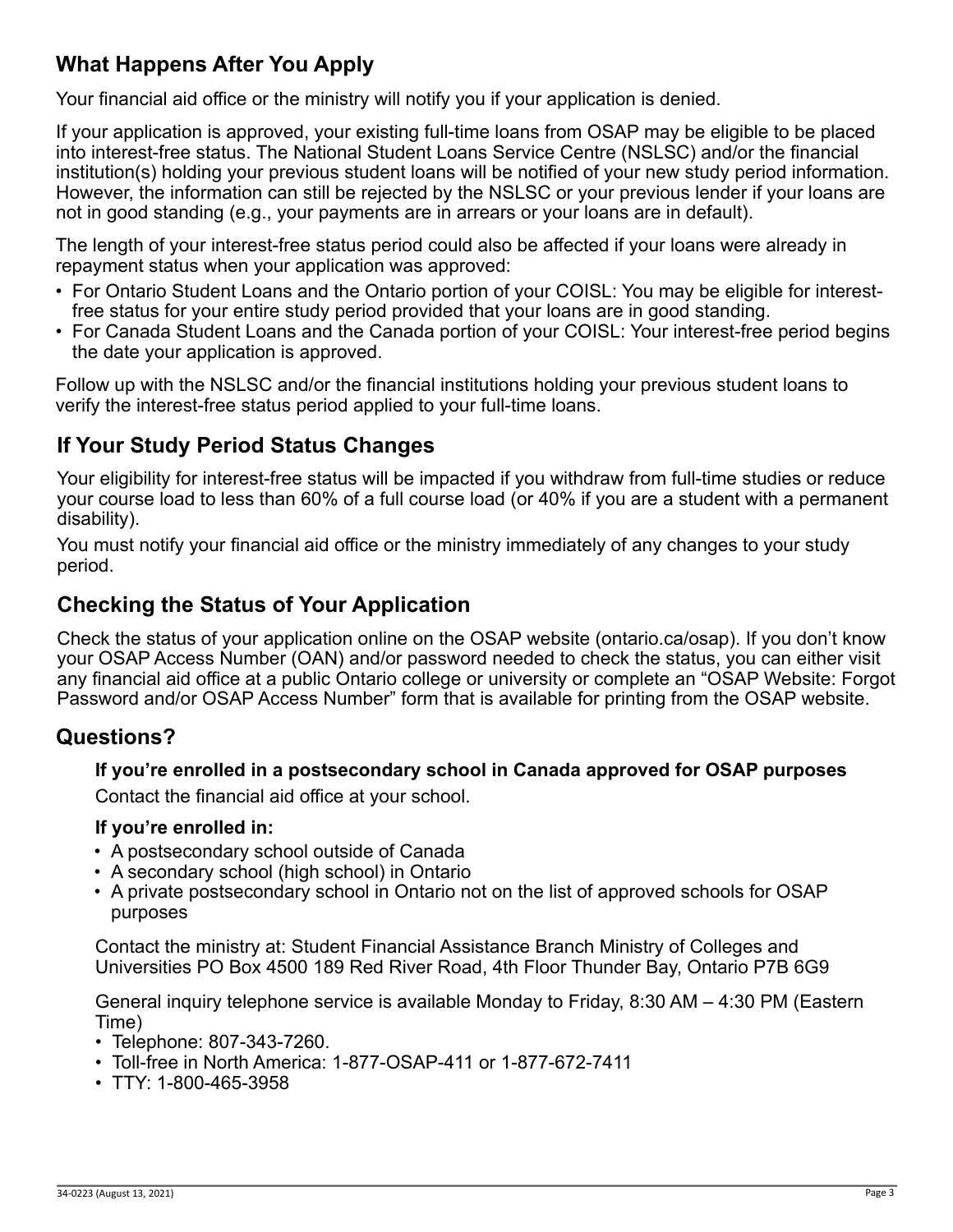**Ontario** 

# Canadä

Ministry of Colleges and Universities Student Financial Assistance Branch

## **PART 1: Registration and Your Profile**

#### **OSAP user agreement**

Before you can apply for financial assistance under the Ontario Student Assistance Program (OSAP), you must register as a new user. When you register, you will be asked to provide basic personal information for your personal profile on your OSAP account. This information includes your name, birthdate, gender, contact information, Social Insurance Number and other identification numbers, such as Ontario Education Number, if you have them. The necessary information will be used to create your OSAP Access Number (OAN). Your OAN will be your user identification for the OSAP website. If you want to use the OSAP website, you must visit your financial aid office to obtain a temporary password and your OAN. Otherwise, you can complete a OSAP Website: Forgot Password and/or OSAP Access Number form which is available on the OSAP website (ontario.ca/osap).

#### **Collection, use and disclosure of personal information**

Your personal information will be collected and used by the ministry, the National Student Loans Service Centre (NSLSC), your school, and other authorized agents in order to administer OSAP.

The Ministry of Colleges and Universities (ministry) may collect, use and disclose your personal information to administer OSAP under the authority of the *Ministry of Training, Colleges and Universities Act*, R.S.O. 1990, c.M. 19; R.R.O. 1990, Reg. 774; R.R.O. 1990, Reg. 775; O. Reg. 268/01; O. Reg. 282/13 and O. Reg. 70/17 made under the Act.

The Ministry will disclose your social insurance number, name, date of birth, and gender to Employment and Social Development Canada to verify that the personal information you have provided matches the personal information contained in the Social Insurance Registration Office.

When you apply for OSAP assistance, the information from your OSAP personal profile will be used to automatically populate your application. The ministry may ask you to enter additional information that may be added to your personal profile. Any subsequent OSAP application(s) that you submit will include information from your updated personal profile. The notice on the application will explain how the ministry intends to use and disclose all personal information requested as part of that application. If you have any questions about the collection, use or disclosure of your personal information you can contact the Director, Student Financial Assistance Branch, Ministry of Colleges and Universities, PO Box 4500, 189 Red River Road, Thunder Bay, Ontario P7B 6G9 or call (807) 343-7260.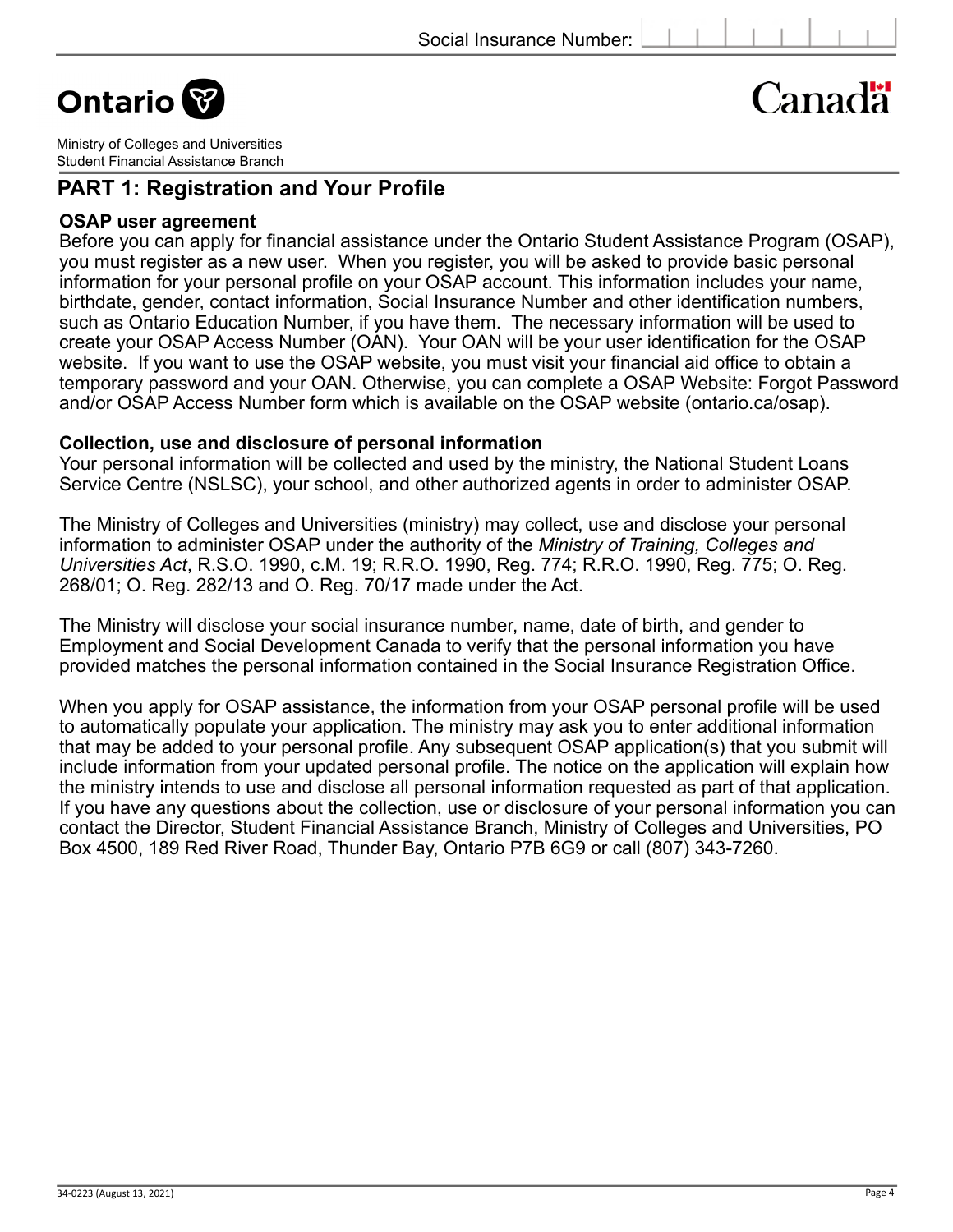#### **Consent to collection, use and disclosure of personal information**

Your personal information is collected and can be exchanged with authorized agents in order to administer OSAP.

I agree that:

- The ministry can disclose my Social Insurance Number, name, date of birth, and gender to Employment and Social Development Canada to verify that the personal information I have provided matches the personal information contained in the Social Insurance Registration Office. This verification is solely for the purpose of confirming the accuracy of my identification information for the creation or subsequent updates to my personal profile.
- The information contained within my personal profile will be used as part of any OSAP application(s) that I submit.
- When I provide additional personal information in connection with an OSAP application, the information may be added to my personal profile. Any subsequent OSAP application(s) that I may submit will include information from my updated personal profile.
- The ministry and/or one of its authorized third party administrators such as financial aid office staff at a postsecondary school will have access to the information contained within my personal profile, and can change information based on direction that I provide (e.g. submitting a paper application with updated information).

### **Updates to Personal Profile Information**

You are responsible to keep your personal profile information on your OSAP account up to date.

I agree that:

- I am responsible for ensuring that my personal profile information is up to date.
- I will update my personal profile information where there is a change to my personal information that I can update myself, such as an address change.
- I will request a change in writing to either the ministry, its contractors, agents, or other authorized third party administrators for personal information that I cannot update myself (for example, name change).
- I may be asked to provide documentation to the ministry, its contractors, agents, or one of its authorized third party administrators to support specific changes to information contained within my personal profile (for example, name change).

#### **I have read and give my consent to the indirect collection and disclosure of my personal information and also understand and agree to the terms and conditions outlined above.**

| <b>Signature of Applicant:</b> | Date:<br>Day | Month | Year |
|--------------------------------|--------------|-------|------|
|                                |              |       |      |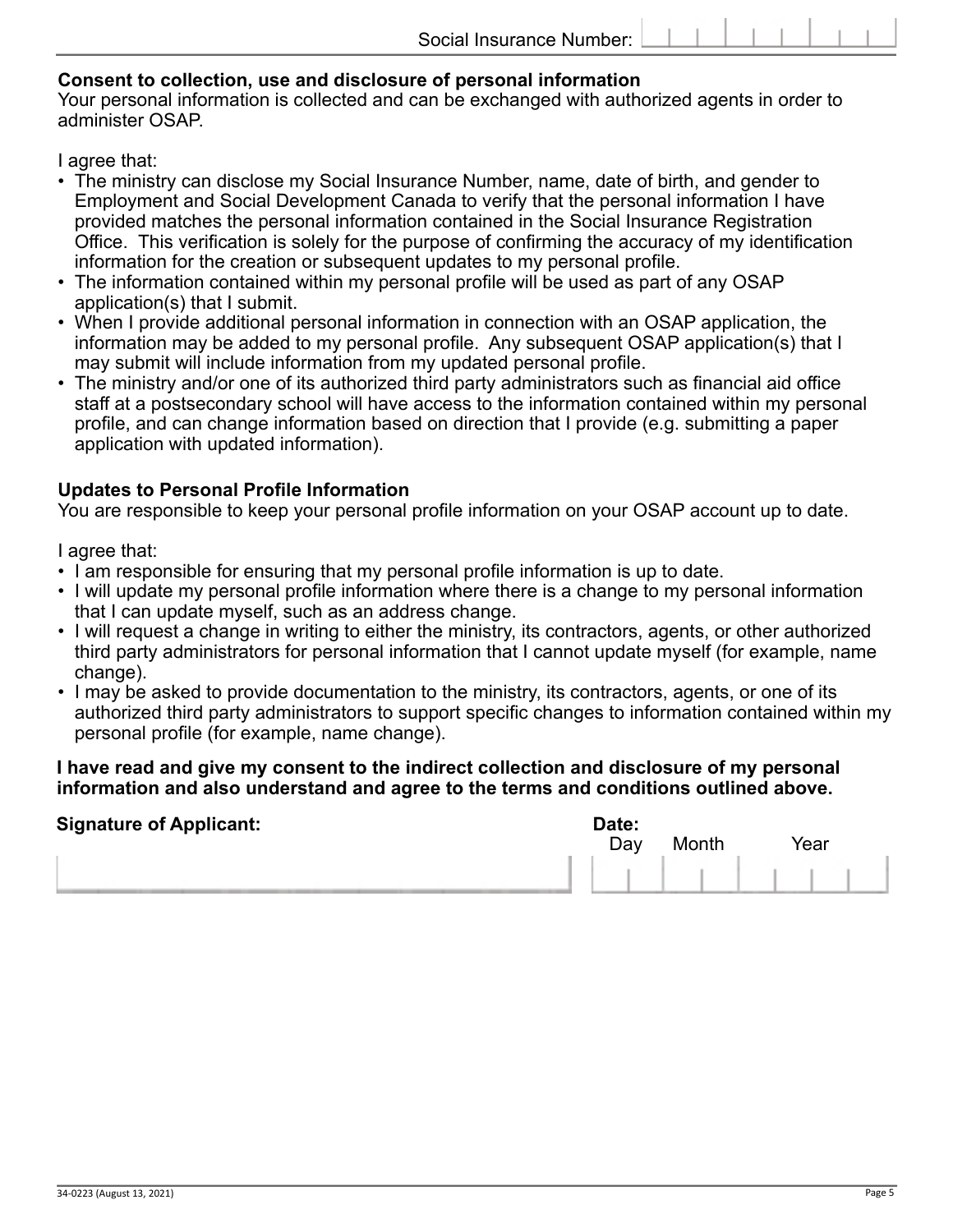The information you provide will be verified against information contained in the Social Insurance Register to confirm the accuracy of your identification. If there is a problem with the verification of the information you provide, you will be contacted in writing by the ministry.

#### **115 First name:**



Female.

Other (for example, Trans, Non-Binary, Two-Spirit, Binary people and people who prefer not to disclose their gender identity).

#### **Identifiers.**

Your Social Insurance Number (SIN) is your unique identifier. You require a valid SIN in order to apply for any of the OSAP aid programs. If you do not currently have a valid SIN, contact any Service Canada Centre office for information on how to obtain one.

#### **100 Social Insurance Number (SIN):**



#### **107 Ontario Education Number (OEN):**

OEN is a student identification number that is assigned by the Ontario Ministry of Education to elementary and secondary students across the province. This unique number identifies a student's school records and follows the student throughout their education.

This number is optional.



#### **Contact information**

#### **In which language do you want your information?**

**English** 

French.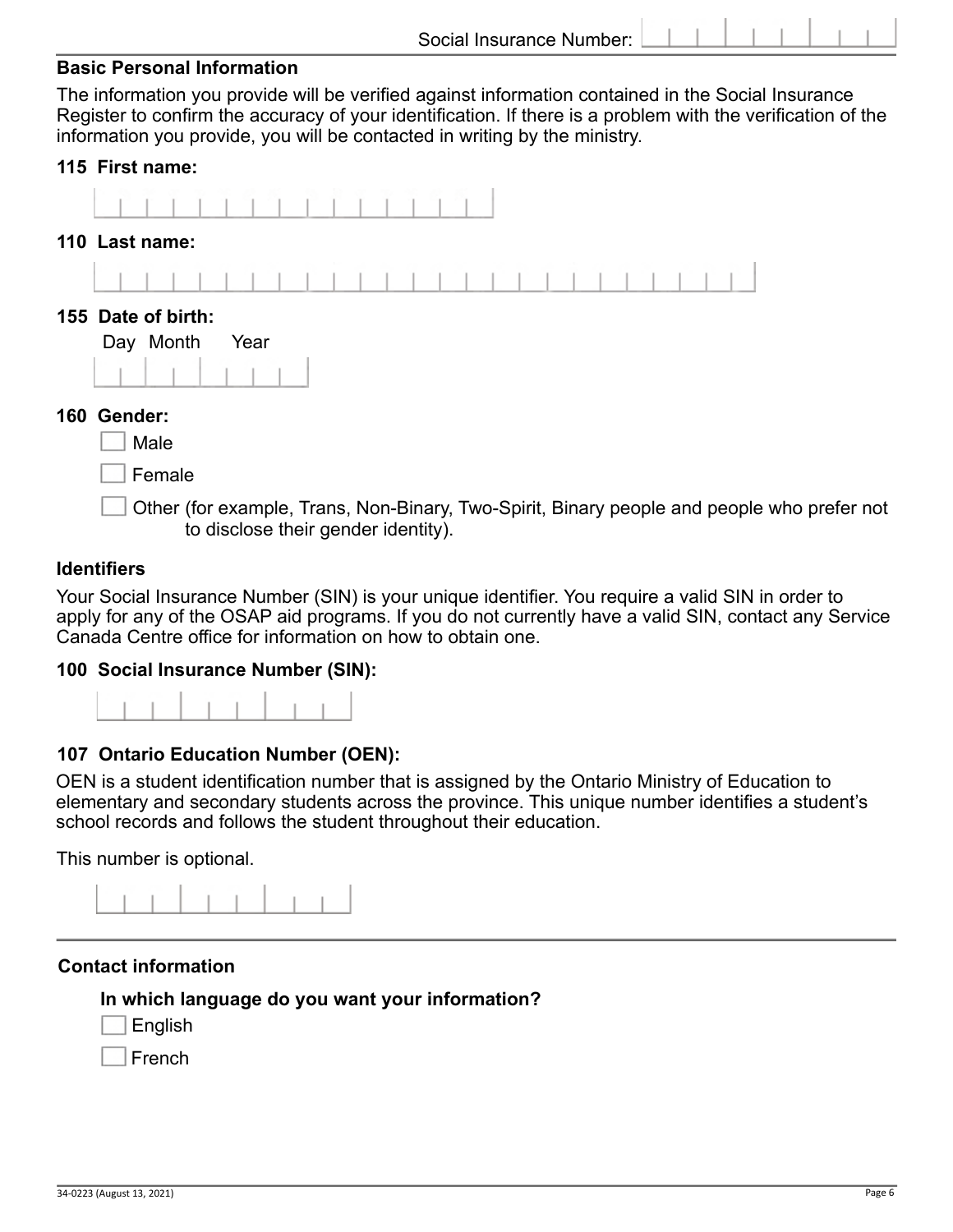| Social Insurance Number: |  |
|--------------------------|--|
|                          |  |

ï

| <b>Permanent Canadian address</b>                                                                                       |                              |
|-------------------------------------------------------------------------------------------------------------------------|------------------------------|
| Mandatory. If you don't have one, enter the address of a friend or relative living in Canada.                           |                              |
| 034 Street number and name, rural route, or post office box:                                                            | 035 Apartment:               |
|                                                                                                                         |                              |
| 036 City, town, or post office:                                                                                         | 037 Province:                |
|                                                                                                                         |                              |
| 038 Postal code (e.g., P0T2E0):                                                                                         |                              |
|                                                                                                                         |                              |
| 039 Area code and telephone number (e.g., 807-555-1512):                                                                |                              |
|                                                                                                                         |                              |
| Is your mailing address the same as your permanent Canadian address?<br>Yes<br>No - provide your mailing address below. |                              |
| 120 Street number and name, rural route, or post office box:                                                            | 125 Apartment:               |
|                                                                                                                         |                              |
| 127 Street number and name, rural route, or post office box:                                                            | 135 Province or state:       |
|                                                                                                                         |                              |
| 130 City, town, or post office:                                                                                         | 140 Postal code or zip code: |
|                                                                                                                         |                              |
| 137 Country:                                                                                                            |                              |
|                                                                                                                         |                              |
| 145 Area code and telephone number (e.g., 807-555-1512):                                                                |                              |
|                                                                                                                         |                              |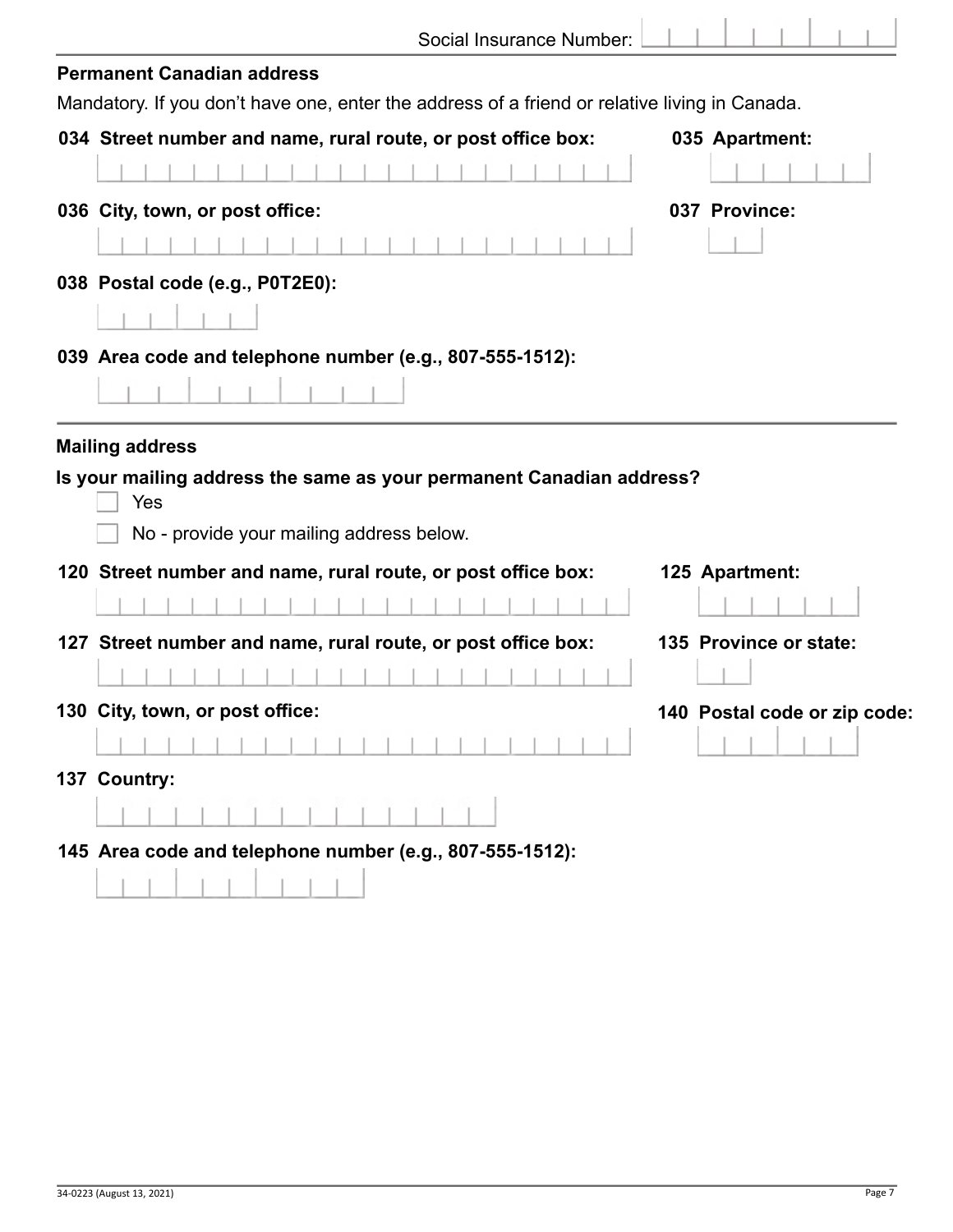#### **Access to your OSAP information**

If you want to give access to your OSAP information to a family member, friend, or someone close to you, you must provide us with that person's information. That person's information will stay on file for 5 years. Remember that your file contains a lot of personal information that you may want to keep secure.

- If you already applied for OSAP and told us about someone that you'd like to have access to your account, you can log into the OSAP website and check your profile for complete details. If you're planning to attend a public college or university in Ontario, you can also contact the financial aid office at your school to add or remove someone.
- If you want to provide access to more than two people, provide the person's name and date of birth on a separate sheet and attach it to this application.

#### **Do you want to give access to your OSAP information to a family member, friend or someone close to you?**

|                     | Yes - provide details below and sign declaration in item 720.<br>No |
|---------------------|---------------------------------------------------------------------|
| Person 1            |                                                                     |
|                     | 705 First name:                                                     |
|                     |                                                                     |
|                     | 700 Last name:                                                      |
|                     |                                                                     |
|                     | 706 Date of birth:<br>Day Month<br>Year                             |
| Person <sub>2</sub> |                                                                     |
|                     | 715 First name:                                                     |
|                     | 710 Last name:                                                      |
|                     |                                                                     |
|                     | 716 Date of birth:<br>Day Month<br>Year                             |
|                     |                                                                     |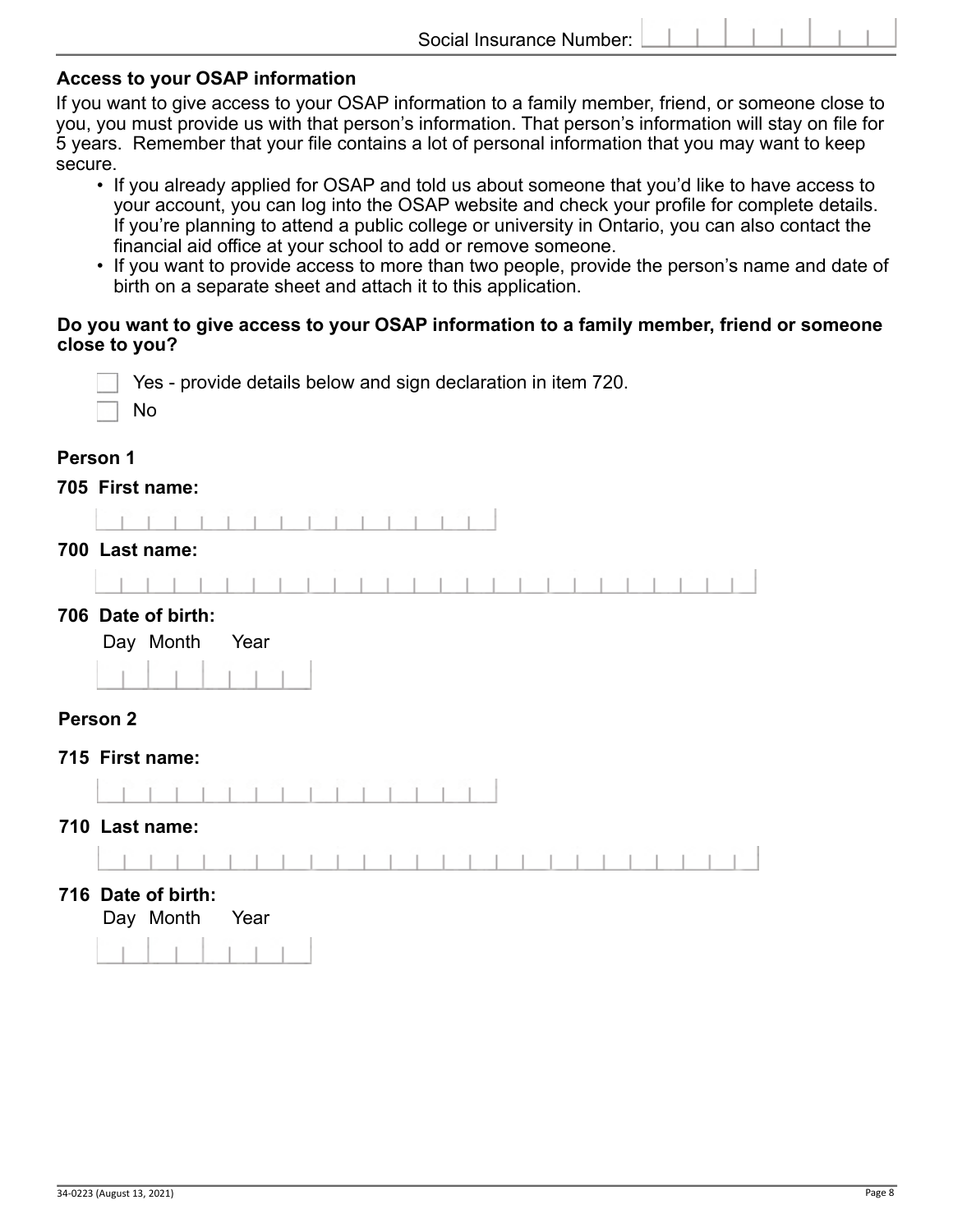I authorize the ministry or one of its authorized users (e.g., financial aid office staff at a postsecondary school) to release to the person(s) named in this section any information provided for the purposes of administering the Ontario Student Assistance Program (OSAP), including information related to any funding I may apply for or have already applied for. This consent is valid for a five year period starting from when I submit this consent. I understand that I can either amend or revoke my consent for the person(s) named here or extend this consent for an additional five year period.

| 720 Signature of Applicant: | Date:<br>Day | Month | Year |  |
|-----------------------------|--------------|-------|------|--|
|                             |              |       |      |  |

## **Additional information.**

**453 Do you want to self-identify as Indigenous? In the context of this question, an Indigenous person in Canada is a person who identifies as First Nations (Status/Non- Status), Métis or Inuit.**

Students that self-identify as Indigenous may be eligible for specific programs under OSAP.

| Yes - complete item 454<br>No                                                                                  |
|----------------------------------------------------------------------------------------------------------------|
| 454 Select the description(s) that you self-identify as:                                                       |
| <b>First Nation (Status/Non-Status)</b>                                                                        |
| <b>Métis</b>                                                                                                   |
| Inuk (Inuit)                                                                                                   |
| I use an alternative term to describe my Indigenous ancestry and/or identity (e.g.,<br>Anishinaabe, Treaty 3). |
| Specify:                                                                                                       |
|                                                                                                                |
|                                                                                                                |

**455 Your postsecondary school may have additional funding available for Indigenous students. Indicate "Yes" if you would like OSAP to share your information with your school for the sole purpose of considering you for further financial support.**

|--|--|

No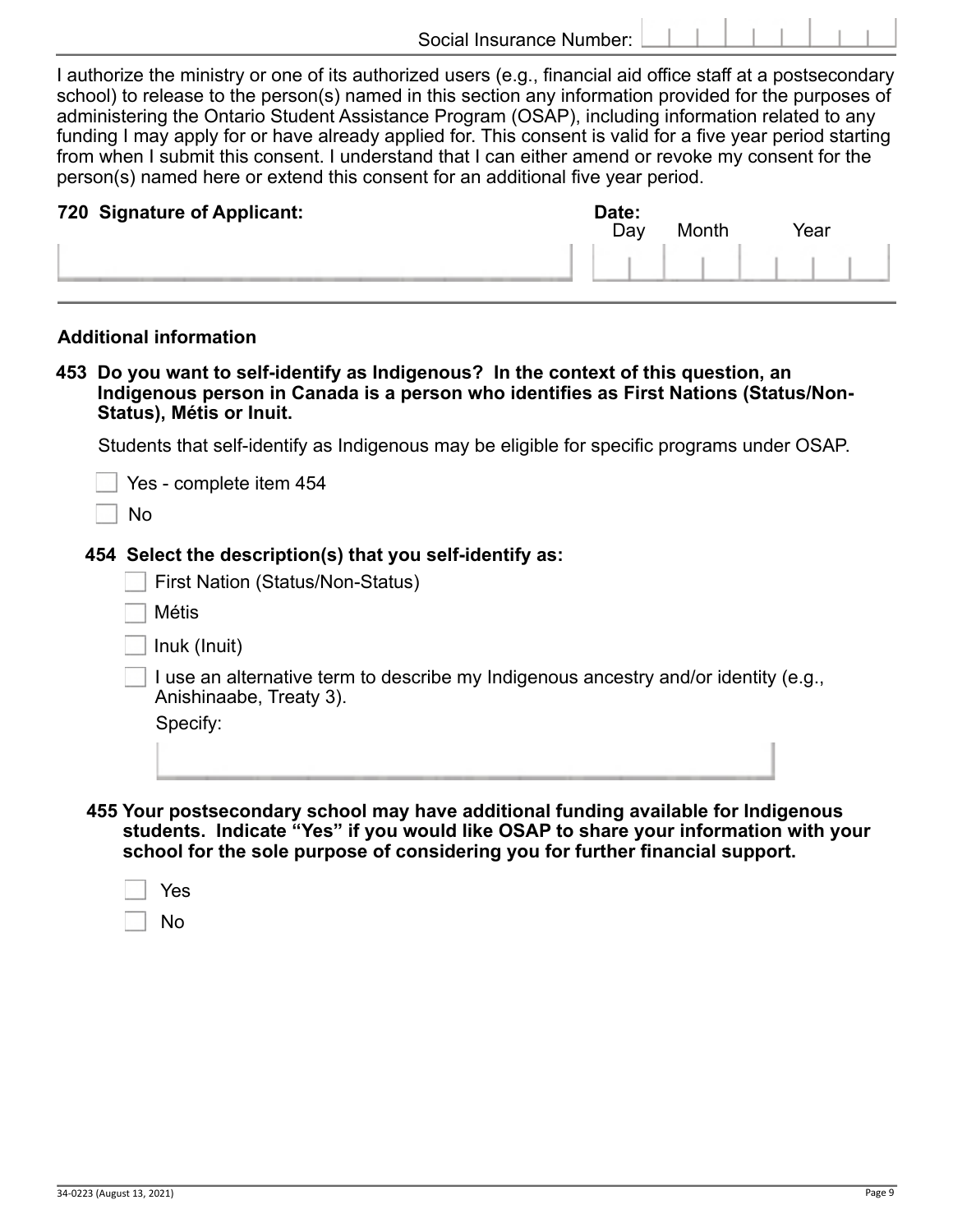

Ministry of Colleges and Universities Student Financial Assistance Branch

# **Continuation of Interest-Free Status Application**

| <b>Part 2: Application Form</b>                          |                          |                                                                                         |
|----------------------------------------------------------|--------------------------|-----------------------------------------------------------------------------------------|
| <b>OFFICE USE ONLY</b>                                   |                          | <b>Bar code:</b>                                                                        |
| Date received at FAO:<br>Day Month<br>Year               | <b>Institution Code:</b> | Place bar code sticker here                                                             |
|                                                          |                          | No Bar code                                                                             |
| <b>Section A: School and Study Period Information</b>    |                          |                                                                                         |
| Program name:                                            |                          |                                                                                         |
|                                                          |                          |                                                                                         |
|                                                          |                          |                                                                                         |
| Your study period must be between 6 and 52 weeks long.   |                          | What is the start date of your study period? What is the end date of your study period? |
| Month<br>Year<br>Day                                     | Day Month                | Year                                                                                    |
|                                                          |                          |                                                                                         |
| Type of school you are attending:                        |                          |                                                                                         |
| Postsecondary school                                     |                          |                                                                                         |
| Secondary school (high school) in Ontario                |                          |                                                                                         |
| <b>Name of school:</b>                                   |                          |                                                                                         |
|                                                          |                          |                                                                                         |
|                                                          |                          |                                                                                         |
| <b>School Address</b>                                    |                          |                                                                                         |
| Street number and name, rural route, or post office box: |                          | <b>Province or state:</b>                                                               |
|                                                          |                          | and the state of the state of the                                                       |
| City, town, or post office:                              |                          | Postal code or zip code:                                                                |
|                                                          |                          |                                                                                         |
| <b>Country:</b>                                          |                          |                                                                                         |
|                                                          |                          |                                                                                         |
| Campus of school (if applicable):                        |                          | Student number from your school, if you know it:                                        |
|                                                          |                          |                                                                                         |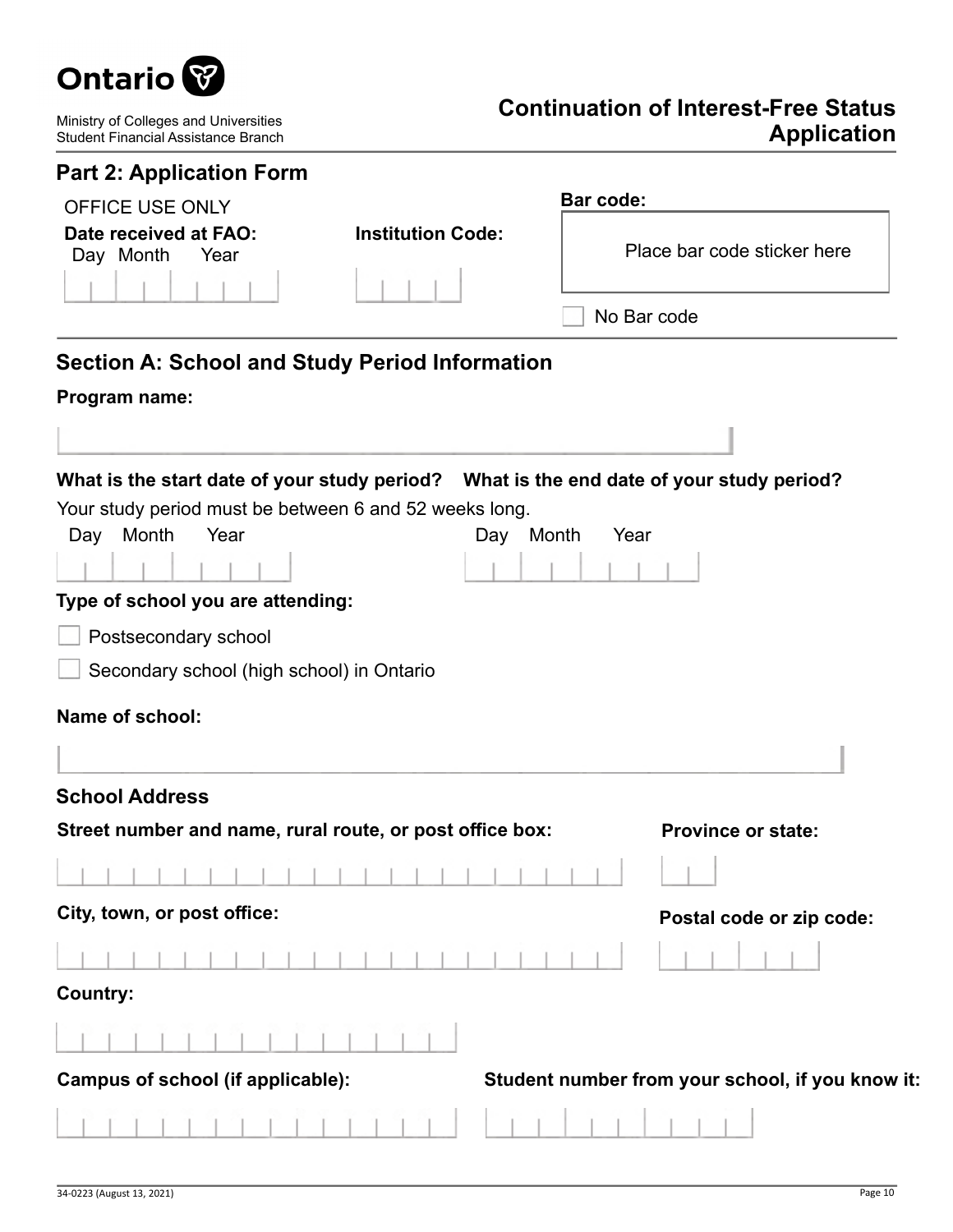## **Section B: Application Agreement**

## **Collection and use of personal information**

Your personal information, including your Social Insurance Number (SIN), provided in connection with your student profile, this application, and any previous applications and financial assistance received will be collected and used by the Ministry of Colleges and Universities (ministry) to administer and finance the Ontario Student Assistance Program (OSAP) and by Employment and Social Development Canada (ESDC) to administer and finance the Canada Student Loans Program (CSLP). Your SIN will be used as a general identifier in administering OSAP. The ministry and ESDC may use other parties for any of these activities. Under agreement with ESDC, the National Student Loans Service Centre (NSLSC) uses your personal information to administer OSAP and CSLP. Under agreement with the ministry, your postsecondary institution and, where authorized by the ministry, its agents who administer OSAP and its auditors, use your personal information to administer OSAP and CSLP.

Administration includes: determining your eligibility for financial assistance; verifying your application, including verifying the amounts and types of any other form of provincial or federal government financial assistance; updating your OSAP profile; paying your financial assistance; verifying your financial assistance, any relief granted from any payment you are required to make and any loan rehabilitation; considering any applications for review of determinations relating to your financial assistance, eligibility for relief from any payment or loan rehabilitation; determining whether to convert any of your grants into student loans; auditing your file; assessing and collecting loans, overpayments and repayments; enforcing the legislation set out below and your agreements with the ministry and ESDC; and monitoring and auditing the NSLSC and your postsecondary institution or its authorized agents to ensure that they are administering the programs appropriately. In addition, administration by the ministry and ESDC includes public reporting on postsecondary education and training, including the administration and financing of student assistance programs and accessibility to and affordability of postsecondary education; planning, delivering, evaluating and monitoring student assistance programs for quality and improvements in both content and delivery, including establishing and monitoring the minimum amount of student aid your postsecondary institution is required to provide under the Student Access Guarantee, if applicable; conducting risk management, error management, audit and quality assessment activities; conducting inspections or investigations; and conducting research related to postsecondary education and training, including all aspects of student financial assistance and accessibility to and affordability of postsecondary education and training such as developing key performance indicators on the aggregated Ontario Student Loan default rates of your postsecondary institution's students or for the purpose of evaluating and developing programs. The ministry may also disclose your personal information to other ministries of the Ontario government for the purpose of conducting post-secondary education related research on behalf of the ministry. You may be contacted to participate in surveys related to postsecondary education and training. Financing includes: planning, arranging or providing funding of the programs.

The ministry collects your personal information under the authority of the *Ministry of Training, Colleges and Universities Act*, R.S.O. 1990, c.M.19, as amended, O. Reg. 70/17 as amended, and O. Reg. 282/13 as amended; s.10.1 of the Financial Administration Act, R.S.O. 1990, c.F.12, as amended; the Canada Student Financial Assistance Act, S.C. 1994, c. 28, as amended and the Canada Student Financial Assistance Regulations, SOR 95-329, as amended and s. 266.3(4) of the Education Act, R.S.O. 1990, c.E.2. If you have any questions about the collection or use of this information, contact the Director, Student Financial Assistance Branch, Ministry of Colleges and Universities, PO Box 4500, 189 Red River Road, 4th Floor, Thunder Bay, Ontario, P7B 6G9; 807- 343-7260.

The ministry may use your personal information for the administration and enforcement of other applications you make to the ministry for financial assistance and of any OSAP application made by your spouse, any dependent children and/or your parent(s).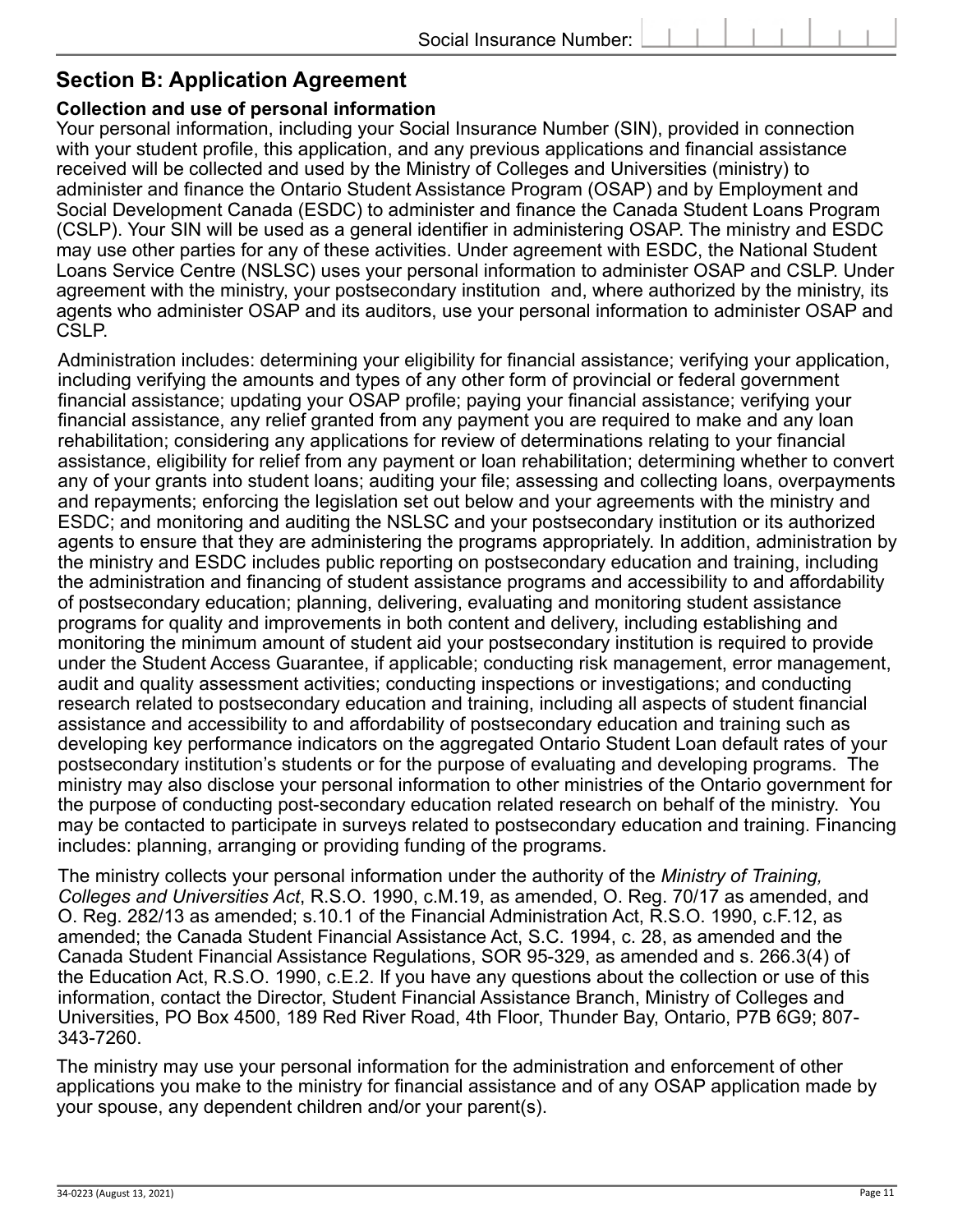## **Consent to the indirect collection and disclosure of personal information**

- I agree that until my loans, any amounts of excess financial assistance received, and any other required repayments of financial assistance are assessed and repaid, the ministry can, without limitation, collect and exchange personal information about me that is relevant to the administration and financing of OSAP and CSLP with: ESDC; Canada Revenue Agency (CRA); NSLSC; my postsecondary institution and its authorized financial administration agents and auditors; any financial institution I have identified to the ministry or NSLSC for the purposes of direct deposit and repayment of my financial assistance; any person, including my employer, who received government funding or income support that was for my benefit; bodies identified on this application by name or bodies that administer programs identified on this application; persons or bodies, including government bodies within and outside Canada, that administer any form of financial assistance and that may have information about any of my sources of income, assets or residency or any defaults in repayment of a loan, grant or award made by a government body; other parties used by the ministry to administer and finance OSAP; ESDC's contractors and auditors; Ontario's Ministry of Finance and collection agencies operated or retained by the federal or provincial governments; and consumer reporting agencies.
- I agree that the ministry may exchange my personal information with the Ministry of Finance for the purpose of collecting on my loans where I am in default of my obligation to repay the loan.

## **Applicant's declaration**

- I have given complete and true information on this form.
- I understand that I am responsible for providing all required supporting documentation as indicated on my application or as directed by my financial aid office or the ministry.
- I understand that within six months of ceasing to be a full-time student, I must contact the NSLSC, and/or any financial institution(s) holding my student loan(s) to consolidate my loans.
- I understand that I am responsible for promptly notifying my financial aid office or the ministry of changes to any information I have provided in my personal profile or application and my financial institution, or of changes to my address and/or financial, academic, family, and/or period of study status. I will communicate any changes in information by updating my account on the OSAP website or in writing to my financial aid office or the ministry.
- I understand I am responsible for promptly notifying my financial aid office or the ministry of any change to my class attendance, course load, or program of study or if I withdraw from studies or if I reduce my course load to less than 60 per cent of a full course load (or less than 40 per cent if I am a student with a permanent disability). I understand that if I am a student studying outside of Ontario or a secondary school student, I must provide written notification of any change to the ministry.
- I understand that a change in my period of study may accelerate the date on which I will be required to begin repayment of my student loan(s) and may affect my eligibility and the type and amount of assistance I am entitled to receive.
- I understand that information I provide will be verified and the ministry may also conduct audits and investigations.
- I understand that any change to the information I provide and any change resulting from verification and audit will result in a reassessment.
- I understand that if my application is reassessed, it may affect my eligibility and the type and amount of financial assistance. If I received financial assistance in excess of my entitlement, I will promptly repay all or part of my grants, loans, bursaries, and/or scholarships, or my future loans may be reduced by the amount I owe.
- I understand that if I am not eligible for a particular student financial assistance program, this may affect my eligibility for other programs.
- I understand that I can withdraw any required consent I have given by writing to the Director, Student Financial Assistance Branch, Ministry of Colleges and Universities, PO Box 4500, 189 Red River Road, 4th Floor, Thunder Bay, Ontario, P7B 6G9, at any time before I accept financial assistance. I understand that if I withdraw any of my required consents it will affect my eligibility for and the type and amount of financial assistance.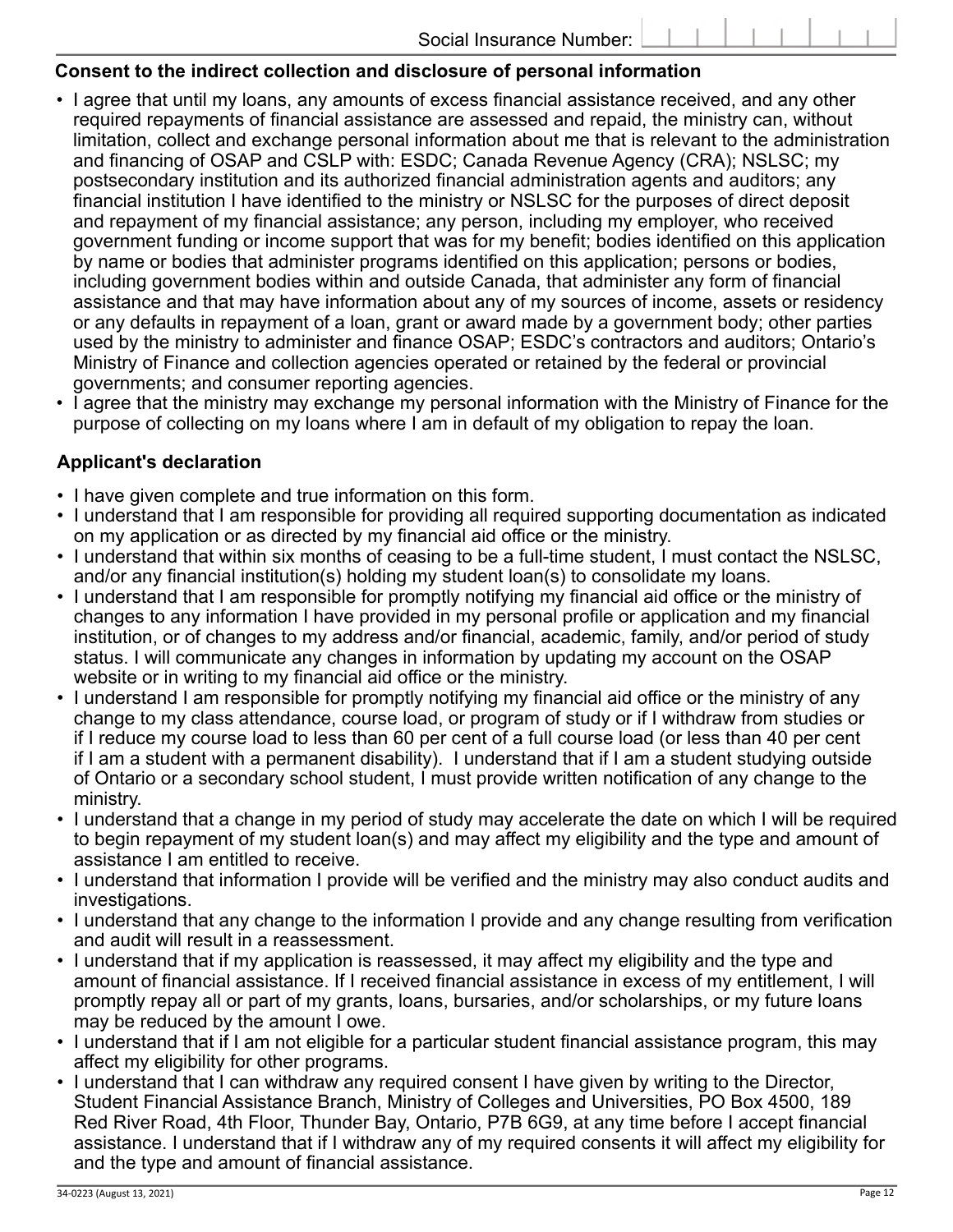#### **Your declaration (continued)**

• I understand that if I fail to provide complete and true information; fail to promptly notify my financial aid office or the ministry through my account on the OSAP website or in writing of changes to my financial institution or any changes to my address and/or financial, academic, family, and/or period of study status; or fail to fulfil any obligations respecting the repayment of any loan or overpayment, the ministry may restrict me from receiving financial assistance in the future, including the Ontario Student Opportunity Grant, and may take legal action and may require me to repay any financial assistance that I received. I further understand that it is an offence to knowingly provide false information for the purpose of obtaining or receiving OSAP assistance. If convicted, I may be liable for a fine of up to \$25,000 and one year in prison.

I have read and understood all parts of this section, including the notice of collection, use and disclosure of my personal information, and my signature attests to my consent to the indirect collection, use and disclosure of my personal information and that my declaration is complete and true.

| <b>Signature of Student:</b> | Date: |           |           |
|------------------------------|-------|-----------|-----------|
|                              |       | Day Month | Year      |
|                              |       |           | 111111111 |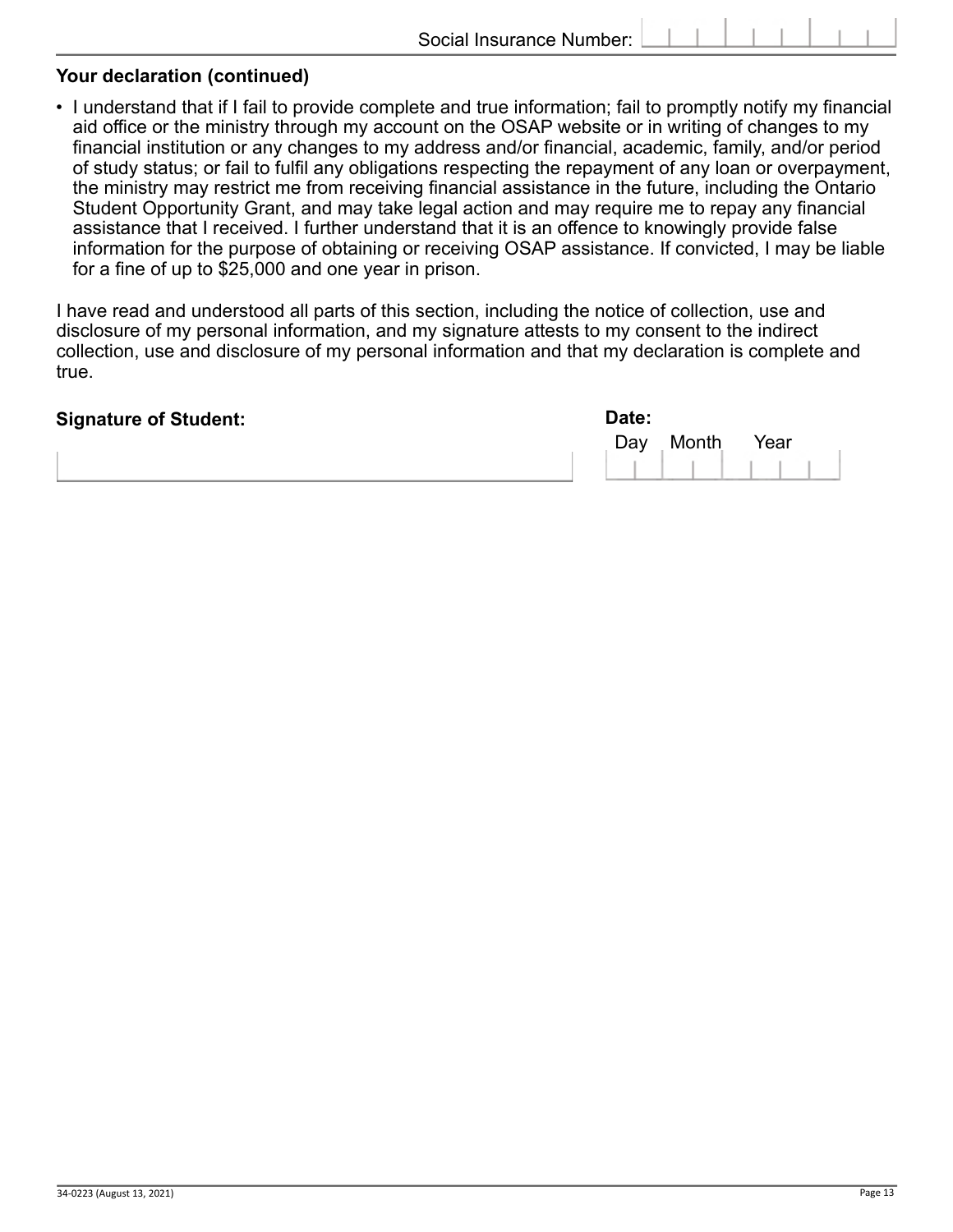

# **Part 3: Enrolment Confirmation**

### **Instructions for Student**

Complete Section C only. Then send this form to your school for completion. See section, "How to Apply" on page 2 of the application instructions.

## **Section C: Student Information**

| Student number at your school:                           | <b>Ontario Education Number (OEN):</b> |                                             |
|----------------------------------------------------------|----------------------------------------|---------------------------------------------|
|                                                          |                                        |                                             |
| First name:                                              | Last name:                             |                                             |
|                                                          |                                        |                                             |
| Street number and name, rural route, or post office box: |                                        | <b>Apartment:</b>                           |
| City, town, or post office:                              |                                        | Province or state: Postal code or zip code: |
| Country:                                                 | Area code and telephone number:        |                                             |
|                                                          |                                        |                                             |

## **Section D: Information from School**

#### **Instructions for School Official**

Complete this form only if the student is enrolled at your school. In addition, the earliest you can complete and sign this form is 15 days before the start of the student's study period.

If your school is:

- A postsecondary school outside of Canada
- A secondary school (high school) in Ontario
- A private postsecondary school in Ontario not on the list of approved schools for OSAP purposes

Return the completed form to the student as they require it for their Continuation of Interest-Free Status Application package.

If your school is:

• A postsecondary school in Canada that does not have access to the OSAP administrative system

Complete this form, then indicate the application received date and institution code at the top of page 10. Label the top page of the student's completed application package with "CIFS" and send all parts of the application package to the Student Financial Assistance Branch (see page 2 for address).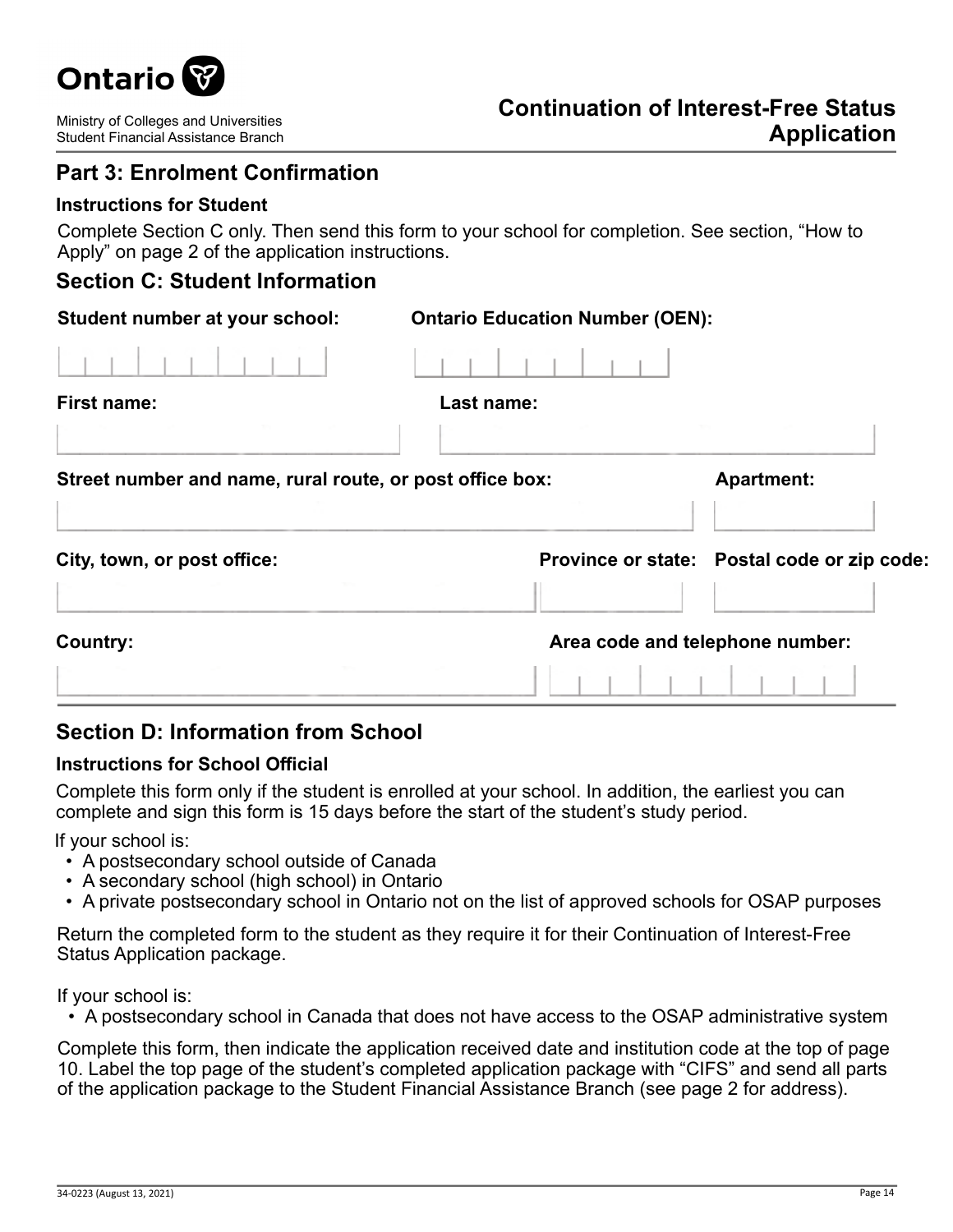# **Section D: Enrolment Confirmation (cont'd)**

| <b>Student's first name:</b>                                            | <b>Student's last name:</b> |                           |
|-------------------------------------------------------------------------|-----------------------------|---------------------------|
|                                                                         |                             |                           |
| <b>School name:</b>                                                     |                             | <b>Institution code:</b>  |
|                                                                         |                             |                           |
| Street number and name, rural route, or post office box:                |                             |                           |
|                                                                         |                             |                           |
| City, town, or post office:                                             |                             | <b>Province or state:</b> |
| <b>Country:</b>                                                         |                             | Postal code or zip code:  |
| What is the name of the student's program?                              |                             |                           |
| What are the start and end dates of the student's study period?         |                             |                           |
| Important: The study period information entered cannot exceed 52 weeks. |                             |                           |
| <b>Study period start date:</b>                                         | Month<br>Day<br>Year        |                           |

**Study period end date:**

| Day Month | Year |  |
|-----------|------|--|
|           |      |  |

#### **Is the student enrolled in any one of the following:**

- practical training required for acceptance in a professional corporation, trade or profession (e.g., medical internship or residency, dietetic internship).
- practical training in excess of the hours required for the program's degree, diploma or certificate requirements.
- the licensing process through the Law Society of Upper Canada or equivalent (excluding the Law Society's Law Practice Program taken through Ryerson University or the University of Ottawa).
- a post-doctoral program

| yes |
|-----|
| no  |

### **Is the student enrolled as a full-time student (60% or more of a full course load or 40% or more if the student has a permanent disability)?**

| yes |
|-----|
| no  |